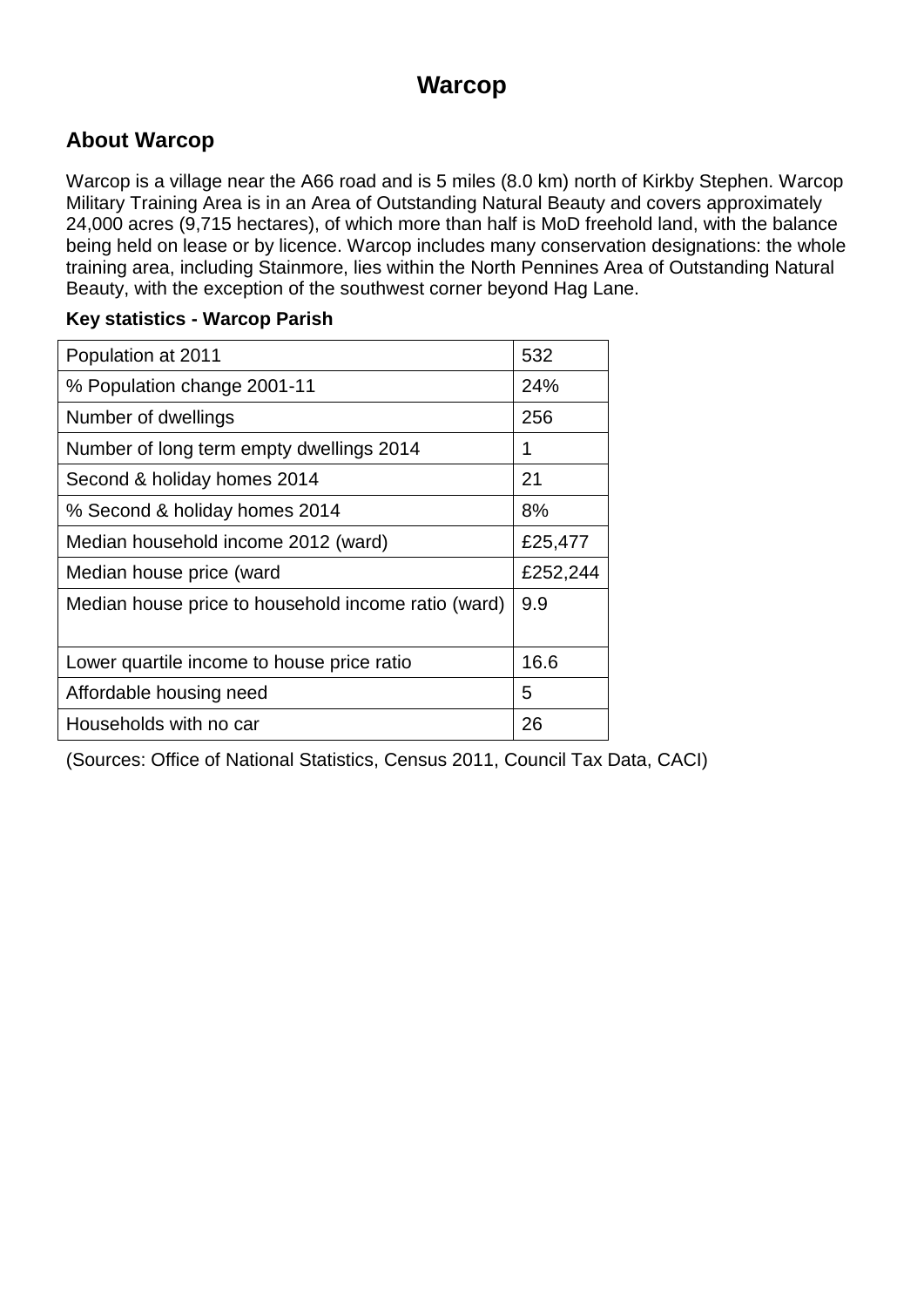Blue boundary - Preferred sites proposed for allocation

Red boundary - Sites assessed and not proposed for allocation

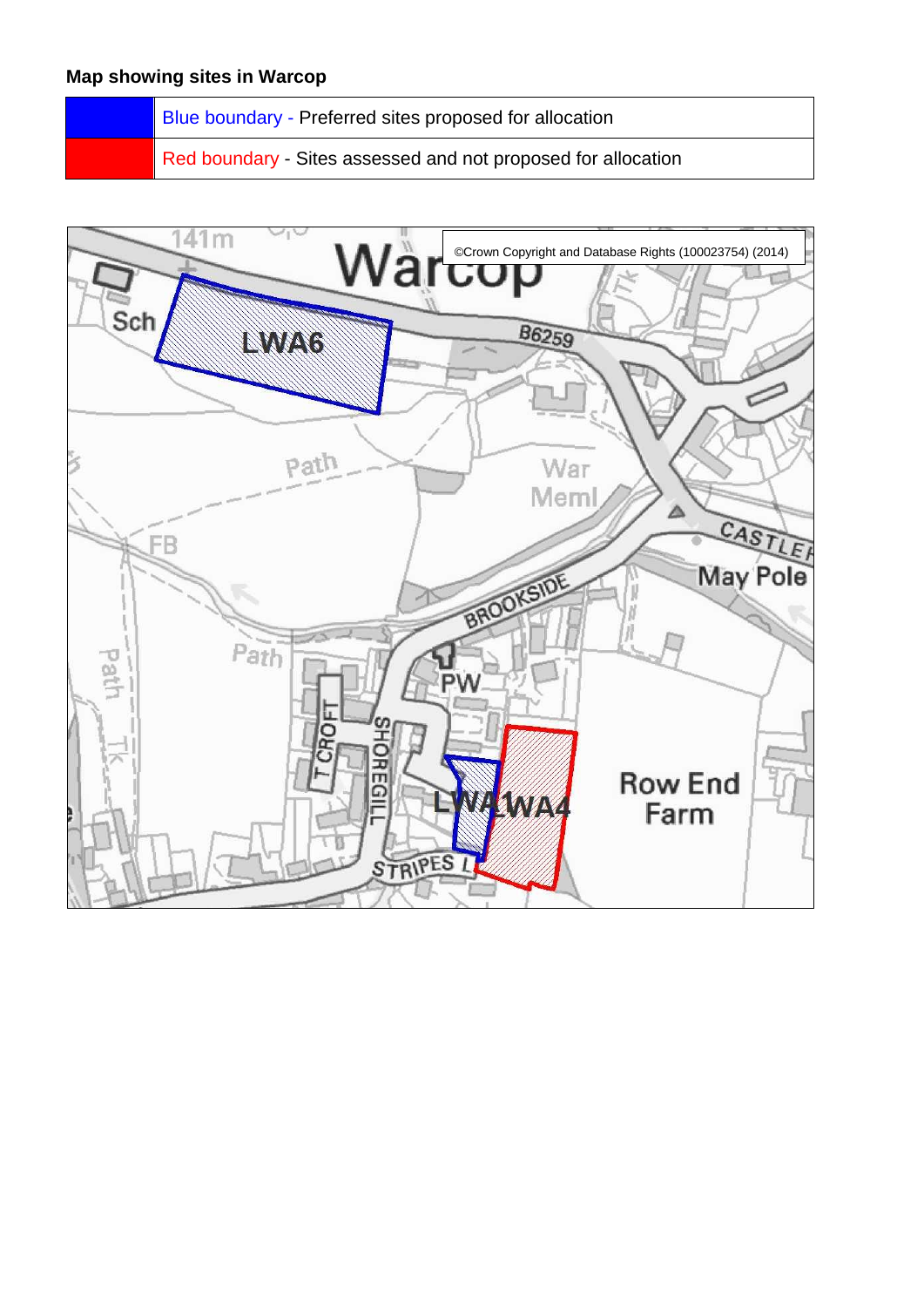# **LWA1 - Martindale View, Warcop**



### **LWA1 - Martindale View, Warcop**

| Is this site proposed for<br>development? | <b>Yes</b>                                                                                                                                                                                                                                                                                                                                                                                 |
|-------------------------------------------|--------------------------------------------------------------------------------------------------------------------------------------------------------------------------------------------------------------------------------------------------------------------------------------------------------------------------------------------------------------------------------------------|
| <b>Size</b>                               | 0.16 hectares                                                                                                                                                                                                                                                                                                                                                                              |
| <b>Potential Number of Houses</b>         | 5                                                                                                                                                                                                                                                                                                                                                                                          |
| Brownfield?                               | <b>No</b>                                                                                                                                                                                                                                                                                                                                                                                  |
| <b>Description</b>                        | This is a greenfield site. The site is level with no topographical<br>constraints. There is an existing access onto the site from the<br>existing turning head located on the housing estate. However,<br>there is a domestic timber shed on the site located at the<br>entrance which would need to be relocated. A Public Right of<br>Way passes along the edge of the site within LWA4. |
|                                           | Residential properties surround the site on three sides with a<br>green field to the eastern side (site of LWA4). The site is<br>located at the edge of Warcop, and its development would<br>respect the character of the area.                                                                                                                                                            |
| Is the site suitable?                     | Yes. The site was identified within the SHLAA but was<br>discounted due to its small size.                                                                                                                                                                                                                                                                                                 |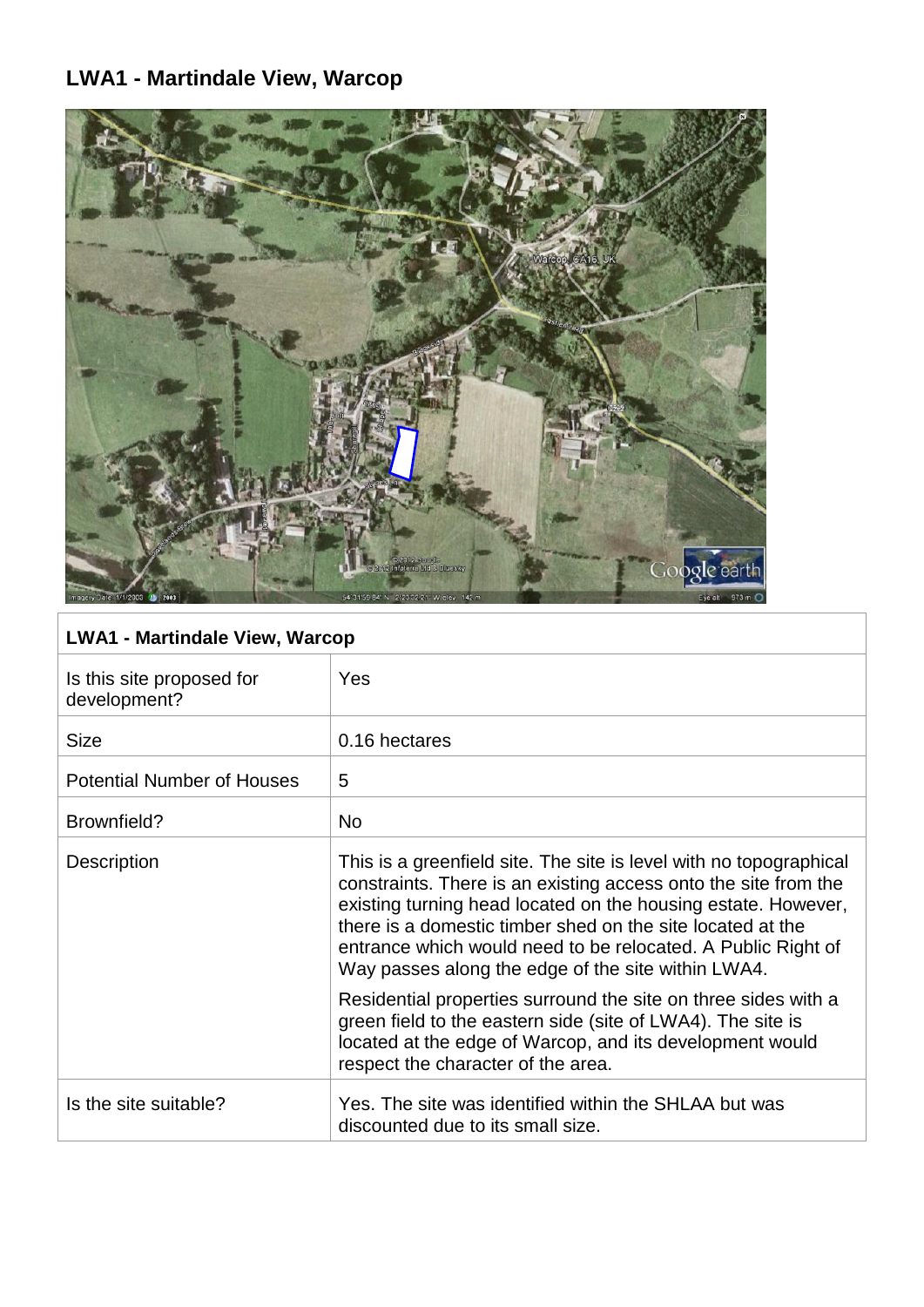| <b>LWA1 - Martindale View, Warcop</b> |                                                                                                                                                                                                                                                                                                                                                                                                                                                                                                                                                  |
|---------------------------------------|--------------------------------------------------------------------------------------------------------------------------------------------------------------------------------------------------------------------------------------------------------------------------------------------------------------------------------------------------------------------------------------------------------------------------------------------------------------------------------------------------------------------------------------------------|
| Is the site available?                | It is understood that there is an intention of the owner /<br>developer to bring the site forward. The majority of the site<br>appears to be utilised for grazing and therefore any agricultural<br>tenancies would need to be terminated to allow the site to<br>become available. Part of the site appears to be used as a<br>garden extension with a garden shed located on the site, this<br>would need to be relocated for the site to be available.                                                                                        |
| Is the site achievable?               | Currently unknown.                                                                                                                                                                                                                                                                                                                                                                                                                                                                                                                               |
| When will the site be<br>developed?   | 0-5 years                                                                                                                                                                                                                                                                                                                                                                                                                                                                                                                                        |
| <b>Issues/Constraints</b>             | <b>Positive considerations</b><br>Located within settlement and in keeping in terms of<br>scale and form.<br>Allocated for housing in the Local Plan.<br>No topographical constraints.<br>Site not within flood zones 2 or 3.<br>Served by current acceptable access.<br>No Scheduled Ancient Monuments within 250m of site.<br>No impact on settings of nearest listed buildings.<br>No environmental designations within 250m of site.<br>$\bullet$<br><b>Issues to consider</b><br>Discounted from the SHLAA due to size.<br>Greenfield site. |
| Public consultation response          | No comments received.                                                                                                                                                                                                                                                                                                                                                                                                                                                                                                                            |
| Source/Reason it is proposed          | The site was included in the Issues and Options consultation<br>document.<br>Site allocated as Housing Land within the 1996 Local Plan.                                                                                                                                                                                                                                                                                                                                                                                                          |

The site has a score of 80% with the higher the score the more preferable the site subject to overcoming issues raised.

### **LWA2 - Land at Castlehill Road, Warcop**

This site was included in the Alternative Sites consultation document has not been taken forward for assessment as the site is within flood zones 2 and 3b. Flood zone 3b is the functional floodplain and any development must be subject to an exceptions and sequential test. This site would fail this test within this process.

### **LWA3 - Eden Gate Farm, Stripes Lane, Warcop**

This site now benefits from Planning Permission under Council ref 11/0145 and has therefore been removed from consideration.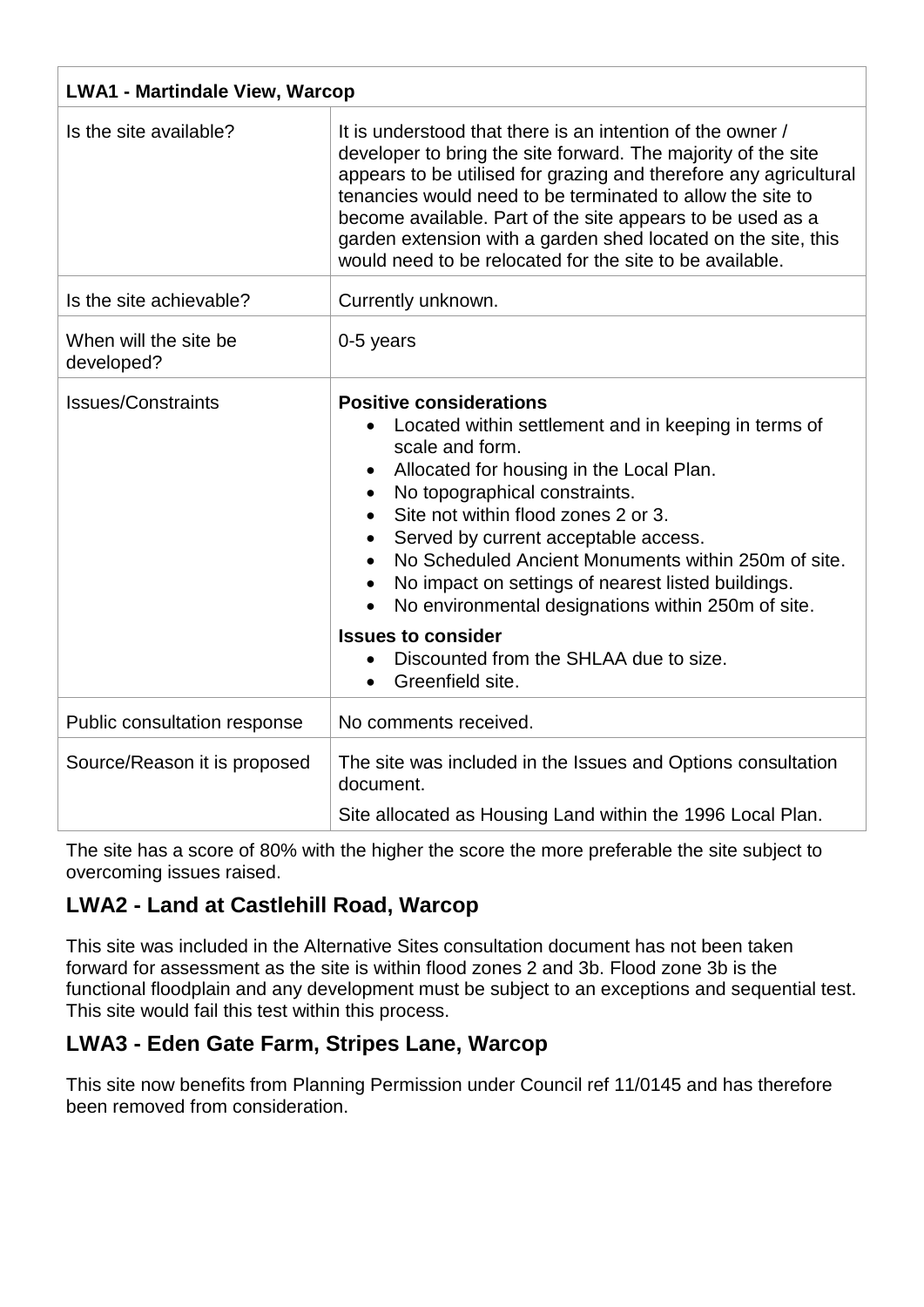### **LWA4 - Land adjacent Martindale View, Warcop**



### **LWA4 - Land adjacent Martindale View, Warcop**

| Is this site proposed for<br>development? | No.                                                                                                                                                                                                                                                                                             |
|-------------------------------------------|-------------------------------------------------------------------------------------------------------------------------------------------------------------------------------------------------------------------------------------------------------------------------------------------------|
| <b>Size</b>                               | 0.51 hectares                                                                                                                                                                                                                                                                                   |
| <b>Potential Number of Houses</b>         | 15                                                                                                                                                                                                                                                                                              |
| Brownfield?                               | <b>No</b>                                                                                                                                                                                                                                                                                       |
| Description                               | The site is a greenfield site adjacent to LWA1. The site is a<br>level site with no topographical constraints. The site would<br>need to be accessed through site LWA1. A Public Right of<br>Way passes along the edge of the site. There are a number of<br>trees on the boundary of the site. |
|                                           | Residential properties and agricultural fields surround the site.<br>The site is located at the edge of Warcop. The development of<br>the site would respect the character of the area.                                                                                                         |
| Is the site suitable?                     | Currently unknown.                                                                                                                                                                                                                                                                              |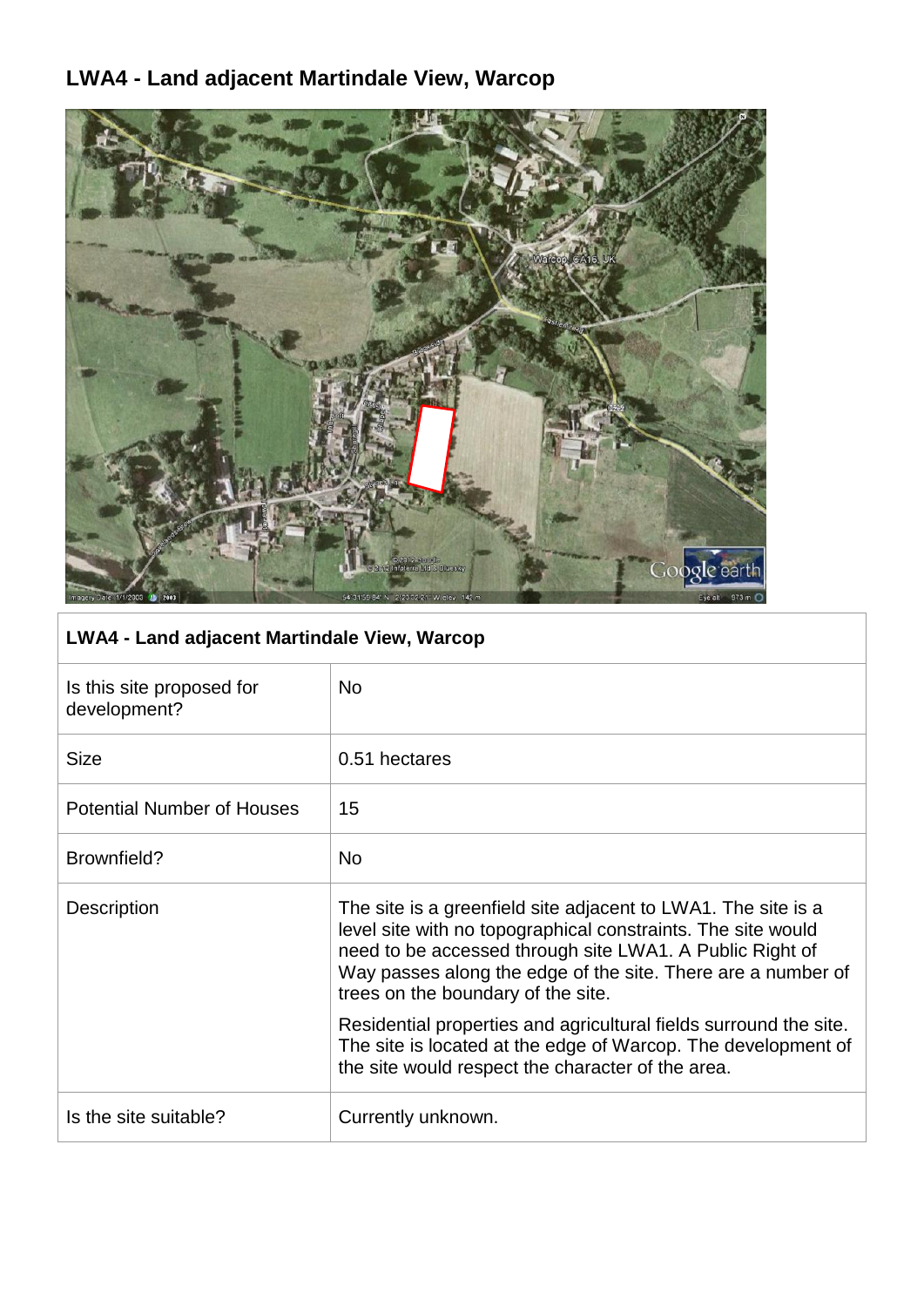| <b>LWA4 - Land adjacent Martindale View, Warcop</b> |                                                                                                                                                                                                                                                                                                                                                                                                                                                                                                                                                 |
|-----------------------------------------------------|-------------------------------------------------------------------------------------------------------------------------------------------------------------------------------------------------------------------------------------------------------------------------------------------------------------------------------------------------------------------------------------------------------------------------------------------------------------------------------------------------------------------------------------------------|
| Is the site available?                              | It is understood that there is an intention of the owner /<br>developer to bring the site forward. The site appears to be<br>used for grazing therefore subject to any grazing tenancies on<br>it, the site is available.                                                                                                                                                                                                                                                                                                                       |
| Is the site achievable?                             | Currently unknown.                                                                                                                                                                                                                                                                                                                                                                                                                                                                                                                              |
| When will the site be<br>developed?                 | The site is not currently proposed for development. No live /<br>extant residential applications on the site.                                                                                                                                                                                                                                                                                                                                                                                                                                   |
| <b>Issues/Constraints</b>                           | <b>Positive considerations</b><br>Identified as suitable for housing in the SHLAA.<br>No topographical constraints.<br>$\bullet$<br>Site not within flood zones 2 or 3.<br>Served by current acceptable access.<br>No Scheduled Ancient Monuments within 250m of site.<br>No impact on settings of nearest listed buildings.<br>No environmental designations within 250m of site.<br><b>Issues to consider</b><br>Greenfield site.<br>Access constraints.<br>On the edge of the settlement.<br>Public right of way along the edge of the site. |
| Public consultation response                        | No comments received.                                                                                                                                                                                                                                                                                                                                                                                                                                                                                                                           |
| Source/Reason it is proposed                        | The site was included in the Alternative Sites consultation<br>document.<br>The site was identified within the SHLAA which found "suitable"<br>provided scale is suitable and access issues are resolved."                                                                                                                                                                                                                                                                                                                                      |

The site has a score of 77% with the higher the score the more preferable the site subject to overcoming issues raised.

### **LWA5 - Land adjacent Shoregill, Warcop**

This site was included in the Alternative Sites consultation document but has not been taken forward for assessment as it falls below the minimum site size threshold for allocation.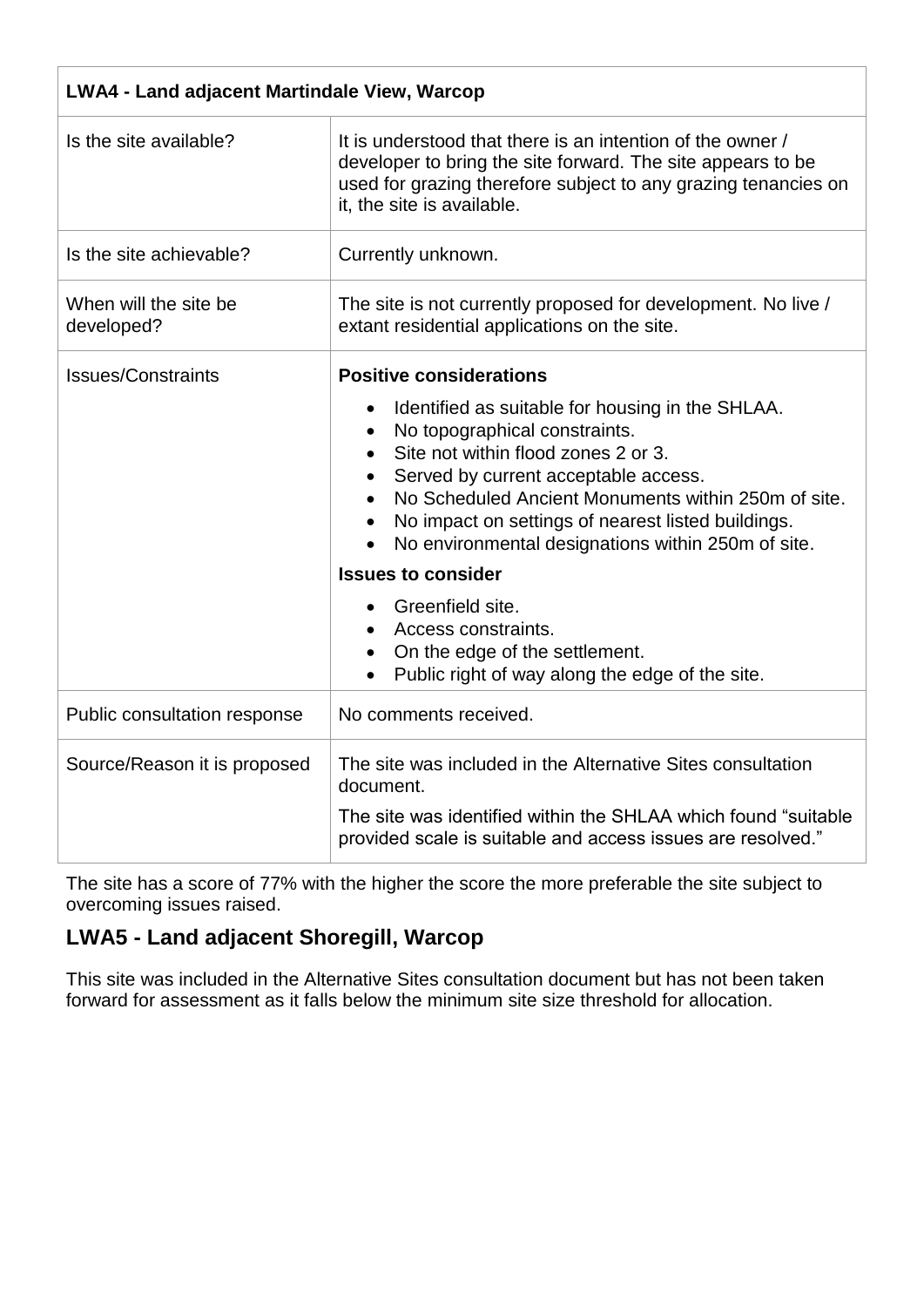## **LWA6 - Land adjacent Warcop School, Warcop**



| <b>LWA6 - Land adjacent Warcop School, Warcop</b> |                                                                                                                                                                                                                                                                                                                                                                                                        |
|---------------------------------------------------|--------------------------------------------------------------------------------------------------------------------------------------------------------------------------------------------------------------------------------------------------------------------------------------------------------------------------------------------------------------------------------------------------------|
| Is this site proposed for<br>development?         | Yes                                                                                                                                                                                                                                                                                                                                                                                                    |
| <b>Size</b>                                       | 0.91 hectares                                                                                                                                                                                                                                                                                                                                                                                          |
| <b>Potential Number of Houses</b>                 | 27 (10 proposed in Plan)                                                                                                                                                                                                                                                                                                                                                                               |
| Brownfield?                                       | <b>No</b>                                                                                                                                                                                                                                                                                                                                                                                              |
| Description                                       | This is greenfield site. It is level but set at a slightly higher level<br>than the road level. There are significant trees along the<br>frontage of the site. There is an existing access onto the site<br>which is close to the school. Agricultural fields surround the<br>site, which is located outside the settlement of Warcop. Its<br>development would not respect the character of the area. |
| Is the site suitable?                             | The site was identified within the SHLAA which found<br>"unsuitable due to scale of proposed development in open<br>countryside, it would be poorly related to existing built form.".<br>This related to a larger number of dwellings/site.                                                                                                                                                            |
| Is the site available?                            | It is understood that there is an intention of the owner /<br>developer to bring the site forward. The site appears to be<br>used for grazing therefore subject to any grazing tenancies on<br>it, the site is available.                                                                                                                                                                              |
| Is the site achievable?                           | Currently unknown.                                                                                                                                                                                                                                                                                                                                                                                     |